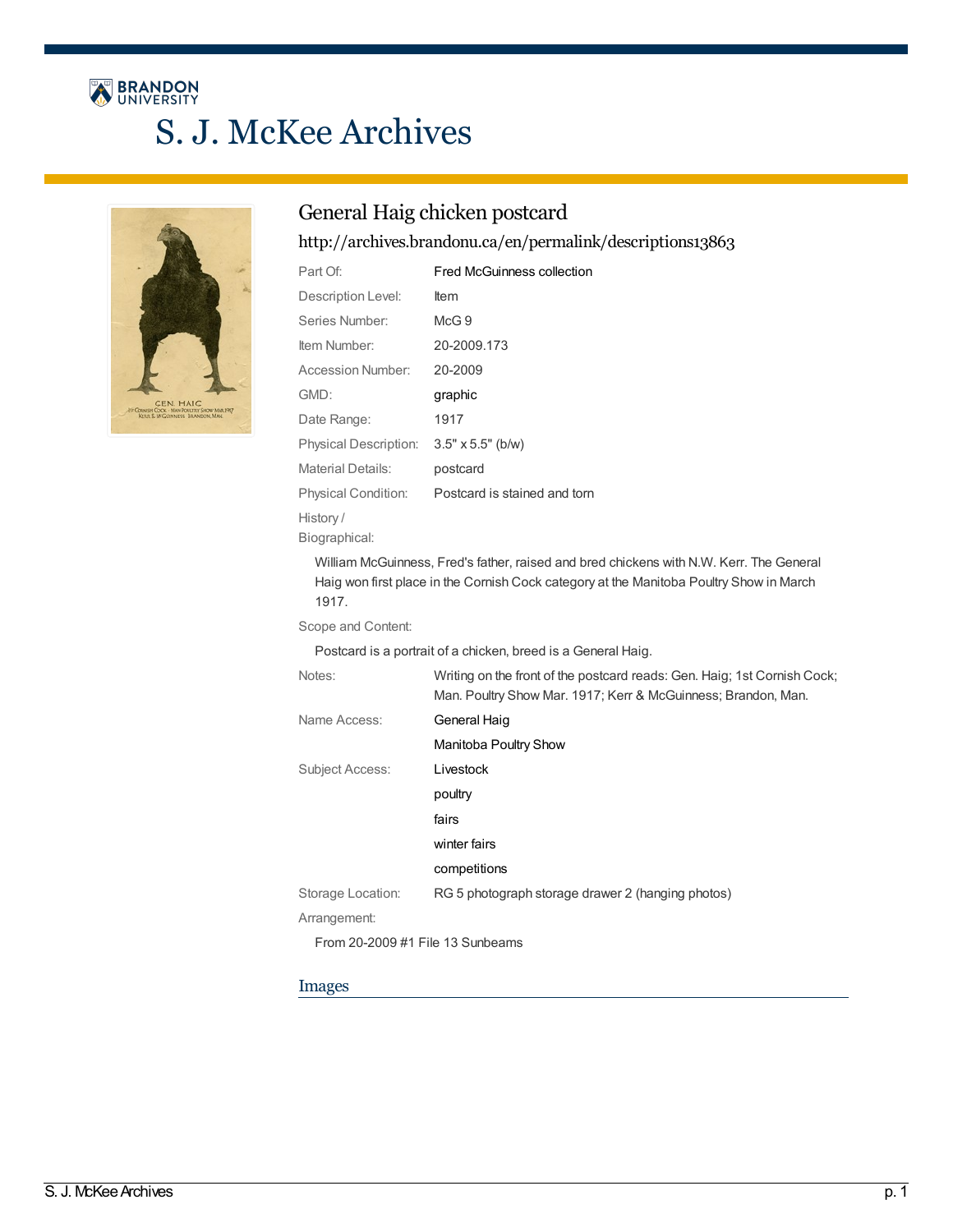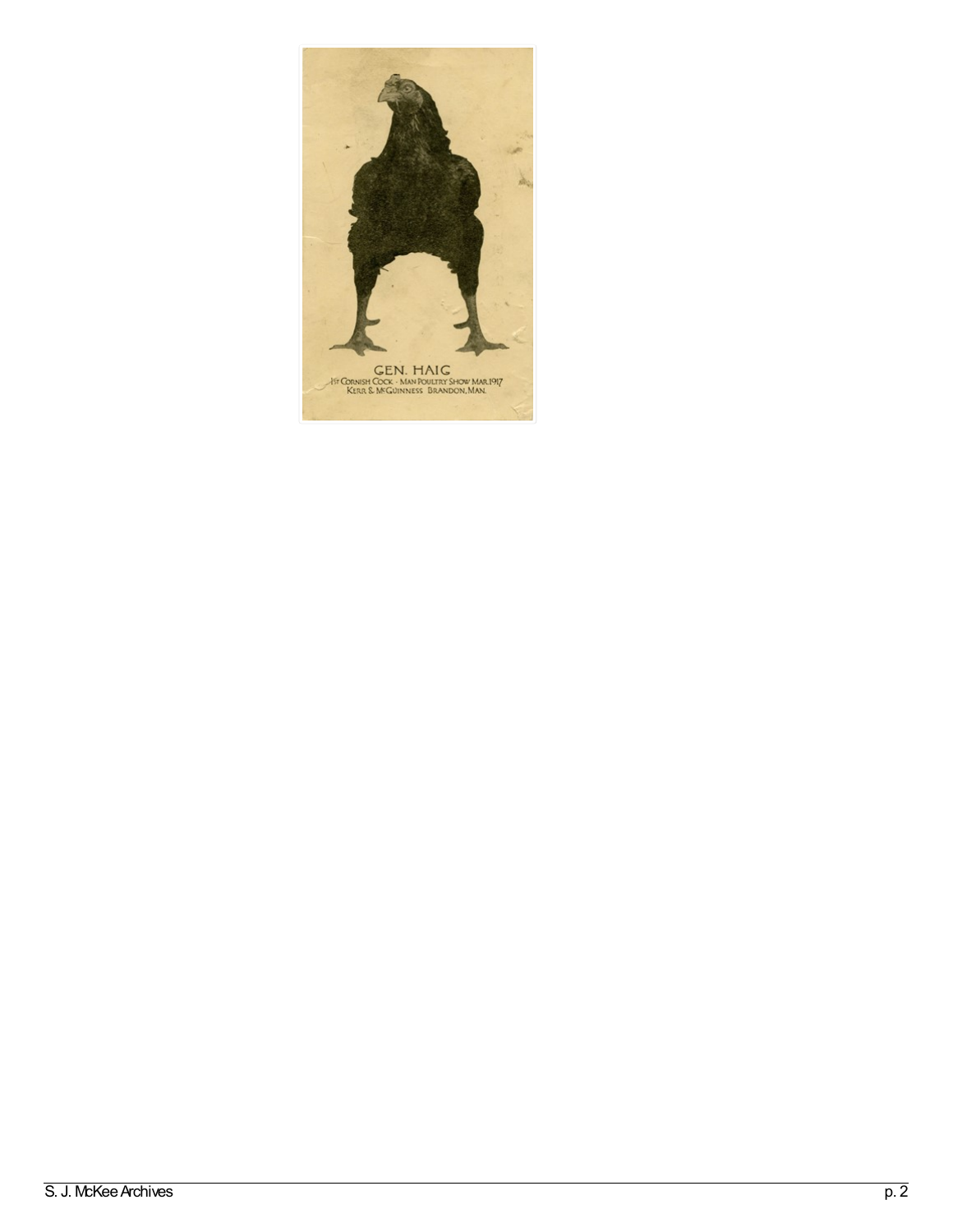

# James Duncan McGregor collection

### <http://archives.brandonu.ca/en/permalink/descriptions4820>

| Part Of:                     | RG 5 Western Manitoba Manuscript Collection                                                                                                               |
|------------------------------|-----------------------------------------------------------------------------------------------------------------------------------------------------------|
| Description Level:           | Collection                                                                                                                                                |
| Accession Number:            | 4-1998                                                                                                                                                    |
| GMD:                         | multiple media                                                                                                                                            |
| Date Range:                  | 1899-1935; predominant c. 1899                                                                                                                            |
| <b>Physical Description:</b> | 20 cm textual records; 51 lantern slides (measuring 22 cm x 20.5 cm); 44<br>photographs (41 measuring 17.5 cm x 23 cm and 3 measuring 26.5 cm x<br>35 cm) |

History /

Biographical:

J.D. McGregor was a leading agriculturist from Brandon who served as Lieutenant Governor in the province of Manitoba during the 1930's. The Hon. J.D. McGregor was born in Amherstburg, Ontario August 29, 1860. He came west with his father in 1877, and entered the horse and cattle trade. McGregor established Glencarnock Farm north of Brandon and created one of the finest Aberdeen-Angus cattle herds in North America. In 1912 and 1913, his cattle (Glencarnock Victor and Glencarnock Victor II) were selected Grand Champions at the Chicago International. McGregor was a Liberal in politics with close ties to Clifford Sifton. From 1897-99, he served as mines inspector in the Klondike during the gold rush in that region. He also served as Lieutenant Governor of Manitoba from 1929-1934. James Duncan McGregor died March 15, 1935.

#### Custodial History:

This collection was donated to Brandon University in 1971 by McGregor's daughter Mrs. E.C. Harte. The collection was accessioned in 1998 by the McKee Archives.

#### Scope and Content:

Collection consists of photos and slides, principally of the Klondike during the gold rush era (1897-1902); Government House seating plans and speeches from a wide variety of events (1912-1934); correspondence of McGregor's, primarily from his time as Lieutenant Governor (1912-1934); a (23.75 oz.) gold bag; a state publication "Instructions for Lieutenant Governors;" documents pertaining to the history of the Manitoba Winter Fair; and documents dealing with the early career of Winston Churchill.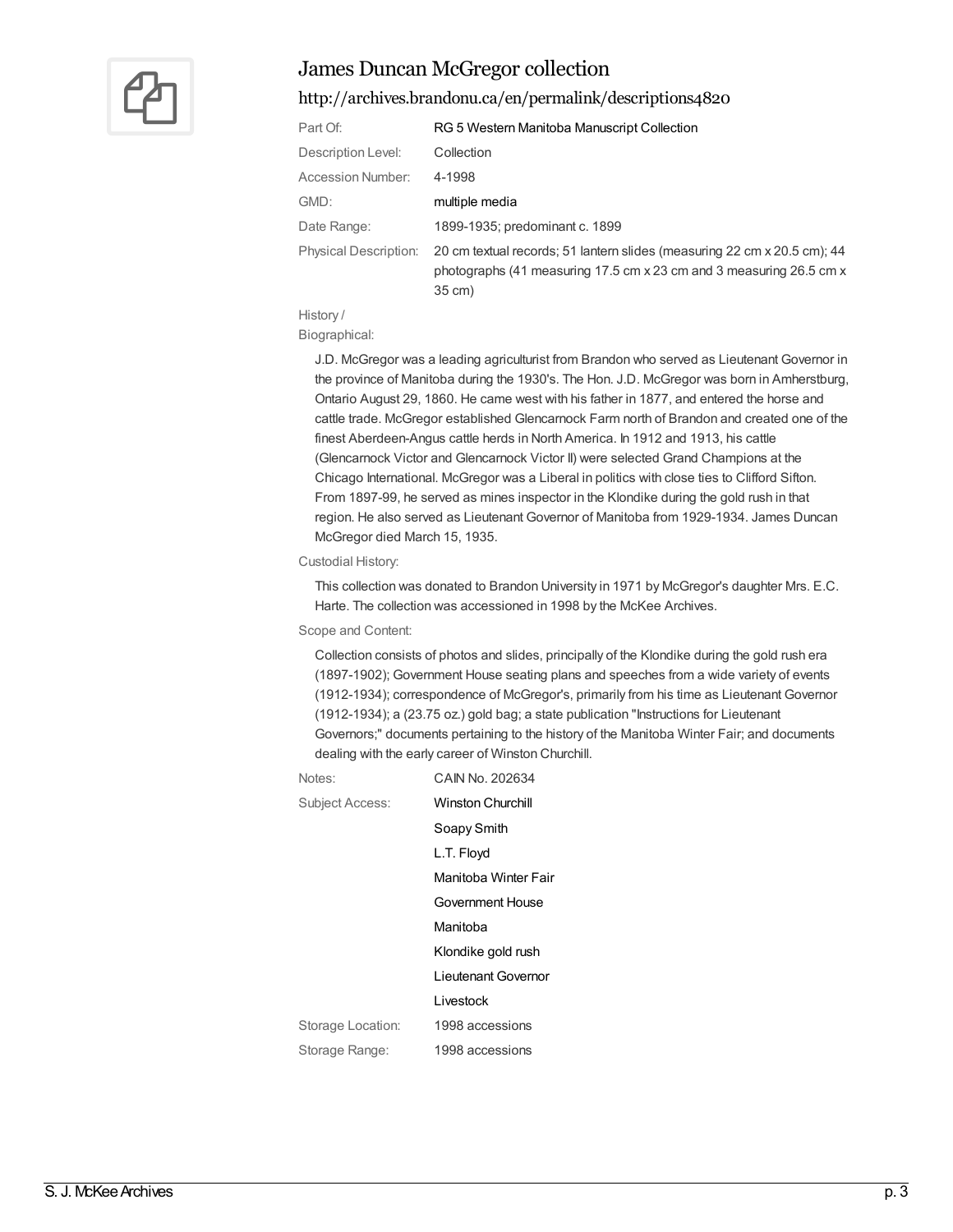

## Keystone Centre development and construction fonds

### <http://archives.brandonu.ca/en/permalink/descriptions4854>

| Part Of:                    | RG 5 Western Manitoba Manuscript Collection |
|-----------------------------|---------------------------------------------|
| Description Level:          | Collection                                  |
| <b>Accession Number:</b>    | 22-1998                                     |
| GMD:                        | textual records                             |
| Date Range:                 | 1957-1974; predominant 1970-1974            |
| Physical Description: 36 cm |                                             |
| History/                    |                                             |

Biographical:

The idea of the Keystone Centre was first mentioned in 1958, at a meeting of the board of directors of the Manitoba Winter Fair. The Manitoba Winter Fair wanted a new facility because the old Wheat City Arena had a leaking roof and a deteriorating west wall. The old facility also had limited space and the Winter Fair felt it needed more space for expansion. The Provincial Exhibition of Manitoba also had problems with their facilities, such as old barns and poor display areas. The idea of the Keystone Centre was put on hold until 1969, when the boards of the Provincial Exhibition and the Manitoba Winter Fair joined together as the Provincial Exhibition Association of Manitoba and the Wheat City Arena was sold and demolished. The original estimate for the cost of the Keystone Centre facilities was \$4.5 million and funding would be proportioned so that the federal and provincial governments would each put in onethird of the money, with the rest coming from local donations. The financial campaign for the Keystone Centre began in 1970, and construction began in November 1970. The grand opening of the Centre was in March 1973, and coincided with the Royal Manitoba Winter Fair of that year.

#### Custodial History:

This fonds was accessioned by the McKee Archives in 1998. Prior custodial history is unknown.

#### Scope and Content:

Fonds contains many folders full of correspondence, financial statements, meeting minutes and other documents relating to the development and construction of the Keystone Centre from 1970-1974, including those from the Keystone Executive Committee, as well as the Building Committee. Fonds also contains one folder that pertains to the Brandon Area Agricultural Development Survey from 1959. This folder contains the names and locations of all farmers in the Brandon area in 1959. The Brandon Area Agricultural Development Survey was created in 1959, in order to make farming in the Brandon area more profitable. The survey was aided by Doane Agricultural Service from St. Louis, Missouri, who had success creating agricultural development programs in the United States. Fonds also contains folders from the Provincial Exhibition with correspondence, pamphlets, estimates, and studies from the 1960's. There is also one folder belonging to the Manitoba Winter Fair, which contains correspondence and financial statements relating to the Wheat City Arena. Fonds also contains information pertaining to the proposals made in the 1960's, for the building of the Keystone Centre, as well as one folder about the Keystone campaign from 1970-73. There is also one folder about the opening of the Keystone Centre, which contains newspaper clippings and guest lists. Finally, the fonds contains information about a court case involving Albert Bobyk and Robert Stewart. Stewart was the project manager for the Building Committee and Bobyk worked on the Keystone Center. The fonds includes a report about the trial of the two men who were charged with fraud involving their work on the Keystone Centre.

Notes: CAIN No. 202608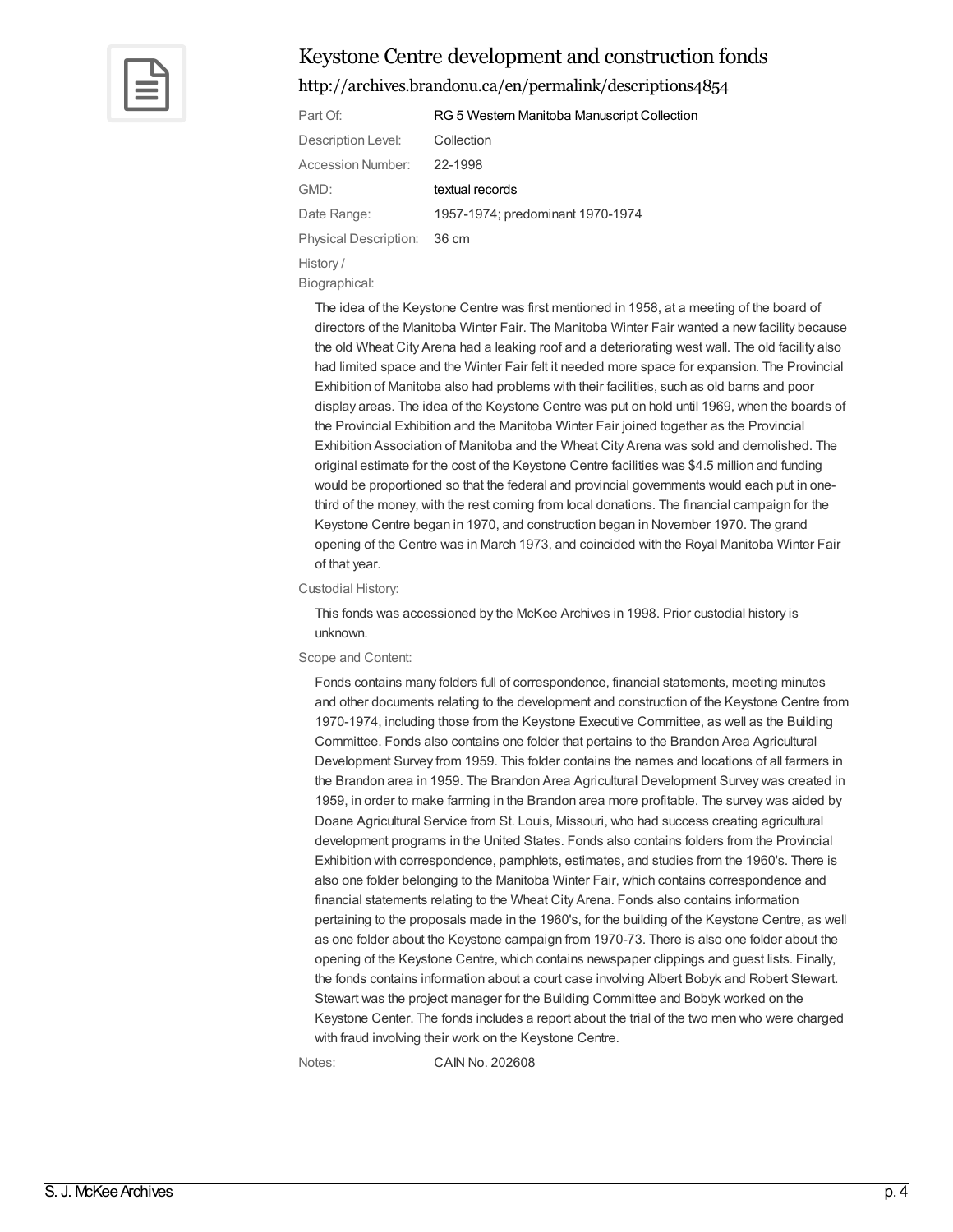| <b>Subject Access:</b> | <b>Ray Forbes</b>                            |
|------------------------|----------------------------------------------|
|                        | <b>Fred McGuinness</b>                       |
|                        | Brandon Area Agricultural Development Survey |
|                        | Doane Agricultural Service Inc               |
|                        | Agricultural & Homemaking School of Brandon  |
|                        | Royal Manitoba Winter Fair                   |
|                        | Provincial Exhibition of Manitoba            |
|                        | South-Western District Agricultural Society  |
|                        | $4-H$                                        |
|                        | Manitoba Department of Agriculture           |
|                        | City of Brandon                              |
|                        | Keystone Committee                           |
|                        | Keystone Building Committee                  |
|                        | agriculture                                  |
|                        | architecture                                 |
|                        | exhibitions                                  |
|                        | swine farming                                |
|                        | sheep farming                                |
|                        | cereal grain farming                         |
|                        | rural life                                   |
|                        | winter fairs                                 |
| Storage Location:      | 1998 accessions                              |
| Storage Range:         | 1998 accessions                              |
|                        |                                              |



# RG 2 Provincial Exhibition of Manitoba Association fonds

### <http://archives.brandonu.ca/en/permalink/descriptions4351>

| Part Of:              | RG 2 Provincial Exhibition of Manitoba Association fonds |
|-----------------------|----------------------------------------------------------|
| Description Level:    | <b>Fonds</b>                                             |
| GMD:                  | multiple media                                           |
| Date Range:           | 1884-1992                                                |
| Physical Description: | 9.46 m textual records; 1919 photographs & graphics      |
| History/              |                                                          |

Biographical:

Brandon, Manitoba was incorporated as a city in 1881. In 1882, led by Charles Whitehead and a small Board of Directors that included J.W. Vantassel, Charles Pilling, George Halse, J.E. Smith, William Johnson, R.T. Evans, and Thomas Lockhart, it was decided to hold an agricultural exhibition. These men were all involved in the farm business in one way or another, and they wanted an opportunity to help residents realize the agricultural potential of the region. In October of that year, the fledgling community held its first agricultural exhibition . The fair was held in downtown Brandon at what was known as "Market Square." Market Square was two acres of land located on Princess Avenue between Eighth and Ninth Streets. Due to poor weather, and the fact that not many people were ready to show animals and grain, there was a relatively small turnout. The following year was much improved. There were 730 entries into the exhibition. By 1884, the Board of Directors of the Brandon Agricultural Society, which was in charge of the exhibition, realized that they were in poor financial shape, to the point of being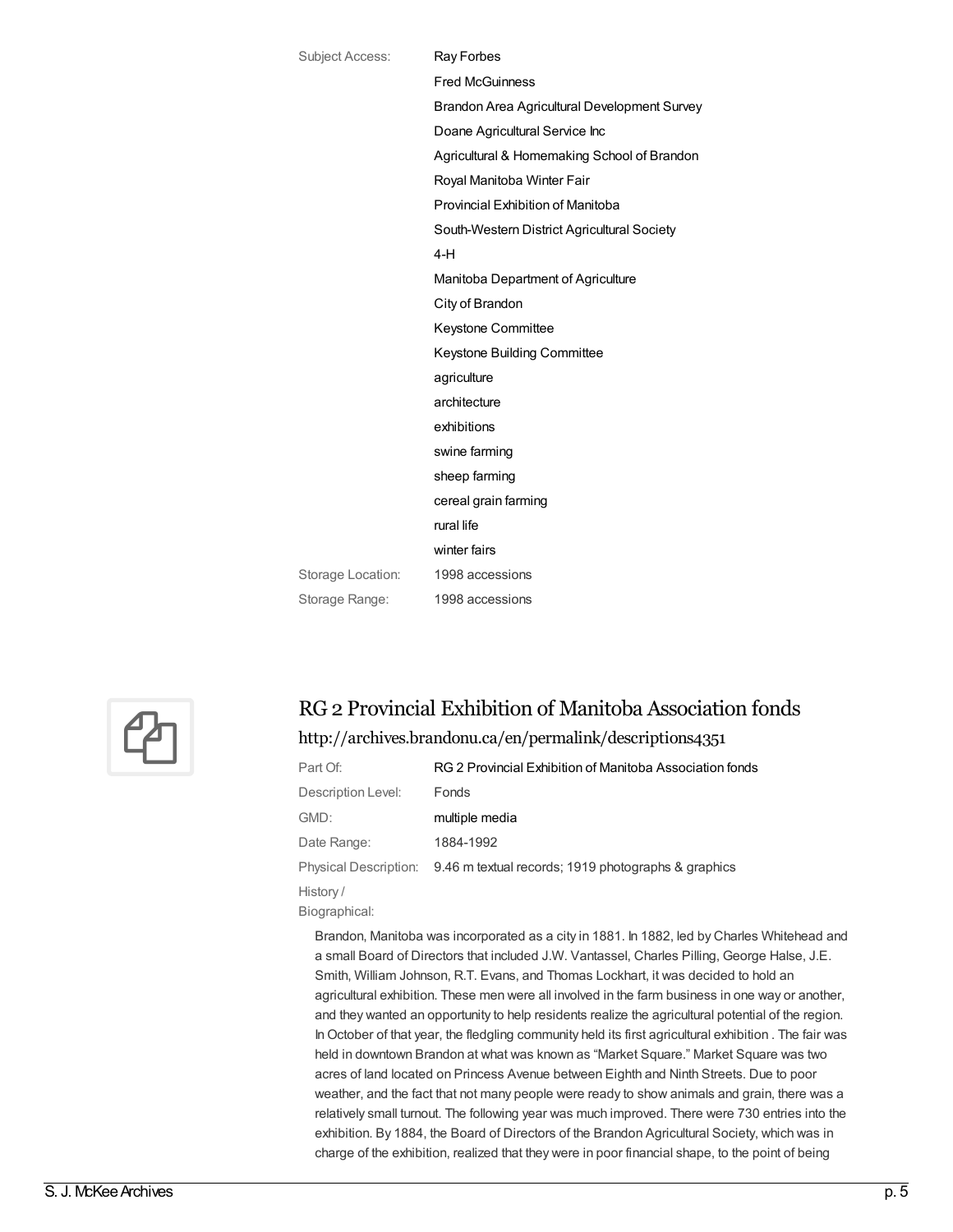personally out of pocket. It was realized that October was not the best time for farmers to be leaving their farms to go to an exhibition. In 1888, it was decided to move the exhibition to the summer time, when it was much easier for people to attend.

The first Brandon Summer Fair was held in July 1889, and it was a resounding success. The Board of Directors had added many items of interest to appeal to the entire public, not just agricultural people. In 1892, the Western Agricultural and Arts Association (WAAA) was formally established to take over duties from the Brandon Agricultural Society. However, it was not until 1897 that the WAAA held its first meeting. There is no explanation as to why there is a five year gap between the formation and the first meeting of this organization. 1897 was the turning point of the Brandon Exhibition. The fair was now firmly established in Brandon, and the Board of Directors was instrumental in ensuring that it remained so. This was done by petitioning to both the municipal and provincial governments for grant money. As well, the Board booked midway and grandstand acts that would bring the city dwellers to the agricultural exhibition.

There were also early attempts at holding an agricultural exhibition in the winter. The first such attempt was in 1884. There was also a Spring Stallion show held in 1891. By 1904, however, a petition by J.D. McGregor had gone out to formally establish a winter exhibition. This effort also failed, but by 1906, it was decided by businessmen, politicians, and farm representatives in Brandon, including McGregor, to organize a winter fair. Rather than seeing this new fair as competition, the Board of Directors of the summer fair felt that it would complement their exhibition. The new fair would remain primarily agricultural. The first winter fair was held in 1906. While the two fairs were not amalgamated, they did share the same secretary-manager. The secretary-manager was responsible for the day to day management of the fair, as well as keeping track of meetings and decisions reached by the various fair boards and committees. In 1907, the Brandon Winter Fair and Livestock Association (BWFLA) was formed to act primarily as a land-holding joint stock company. The following year the Provincial Winter Fair and Fat Stock Association (PWFFSA), an entirely separate organization from the BWFLA, was formed to manage the activities of the winter fair. The PWFFSA name was soon changed to the Manitoba Winter Fair and Fat Stock Association (MWFFSA).

By 1906, Brandon could boast two full size exhibitions, one in the summer and one in the late winter, both of which were considered to be premiere events. In 1908, the Brandon summer fair was renamed the Inter-Provincial Exhibition, and in 1912 it held it's first Traveller's Day, an event which would soon become an important addition to the fair and is still in existence today. It is thought that the name "Traveller's Day" came from the fact that it was held on a Saturday, a day when many people could travel to Brandon for the exhibition.

In 1913, Brandon was bestowed with the honour of hosting the Dominion Exhibition. This was a national exhibition sponsored by the federal government. It was held in a different city every year. There were several cities vying for the 1913 Dominion Exhibition, but it was Brandon that impressed the sponsors the most. With the government funds received for this honour, the Board of Directors supervised the building of a new grandstand, display buildings, and racetrack, as well as the general expansion and improvements to the fairgrounds.

In the spring of 1912, it was decided by the Board of Directors of the winter fair that the facilities they were currently housed in were inadequate for their needs. The mayor and city clerk of Brandon went to the provincial legislature in order to request that there be an amendment added to the Brandon city charter. This amendment would allow the city to guarantee bonds issued by the winter fair board to help pay for the construction of a new facility. This request was granted, and a \$70 000 addition was built next to the original winter fair building. The new building was opened in 1913.

Throughout the First World War, both the winter fair and Provincial Exhibition buildings were used for the war effort. There was one distinct difference however. The summer fair Board was able to negotiate a deal with the army that enabled it to reclaim the fair buildings during fair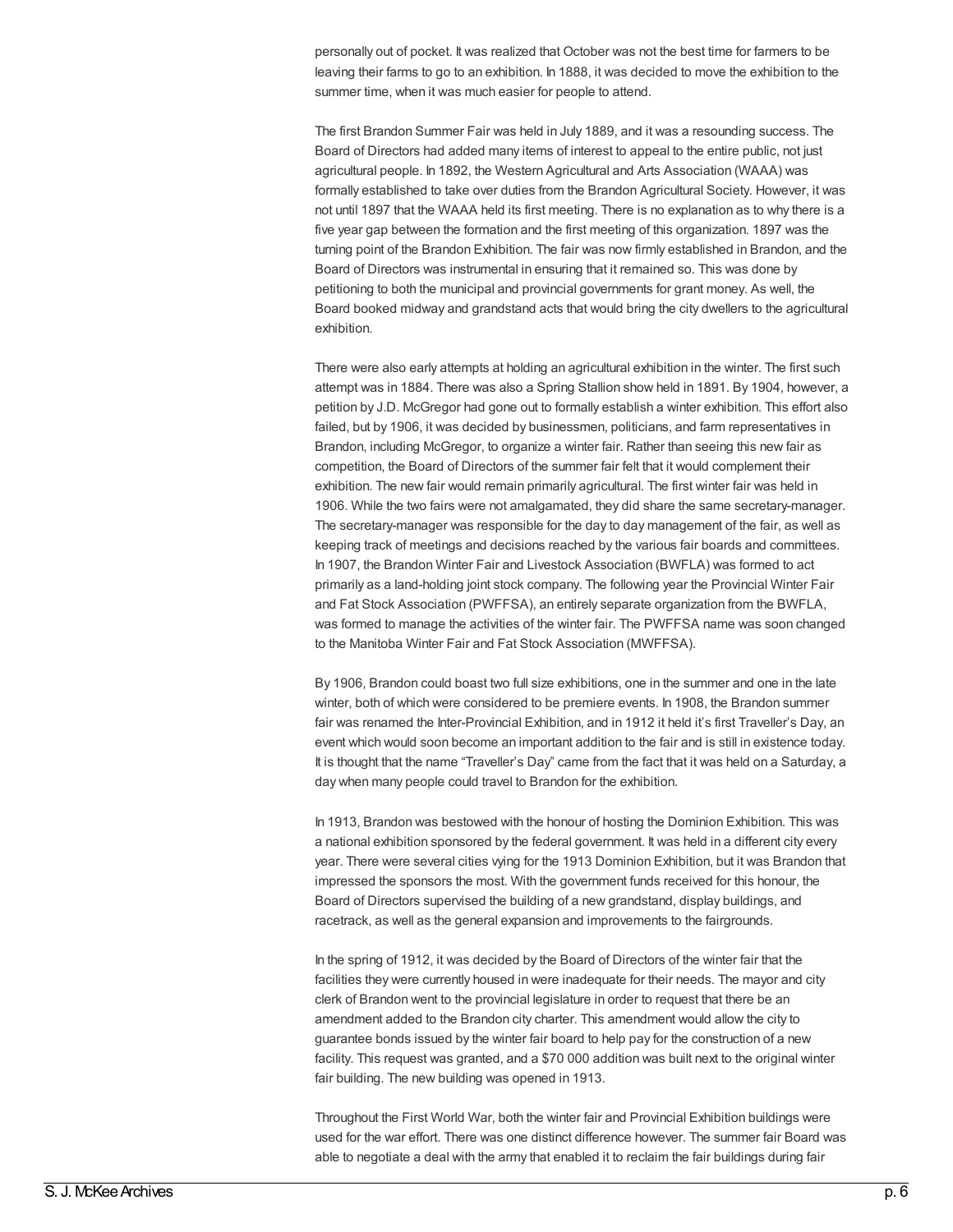week. The winter fair, however, had to give up the idea of holding fairs in 1915 and 1916. It was not until 1917, that the winter fair was able to resume.

During this time, due to the financial problems that had beset the winter fair, the two exhibitions considered amalgamation. The Board of Directors of the winter fair felt that because they were the smaller of the two fairs, their interests would be swallowed up by the summer fair. The winter fair withdrew from the negotiations to amalgamate. With this rather sudden turn of events, the Board of Directors of the summer fair petitioned the government to be allowed to incorporate. This was granted, and in 1920, the WAAA was incorporated as the Provincial Exhibition of Manitoba. From 1920, the summer fair was officially known as the Provincial Exhibition of Manitoba. This was the first time that the summer fair was incorporated, and received the "status and financial assistance" that came with incorporation.

More problems beset the winter fair in the 1920s. In 1920, a fire burned down the winter fair pavilion, located at the south end of the winter fair buildings, and caused the Board to cancel the 1921 winter fair. It was not until 1922, that a new building was completed. By 1929, both fairs were well regarded throughout Canada. In 1929, a decade long Depression hit the west. While many fairs closed during this time, Brandon struggled to keep its open. The Directors of both fairs felt that the agricultural shows "encouraged excellence at a time when faith and enthusiasm were at a low ebb." The summer fair proved to be quite successful during the Depression, likely as a result of the few moments one was able to forget one's troubles while there. The winter fair was not quite as successful, although both fairs received government grants and work relief projects. There was little new entertainment in these exhibitions.

There were changes about to manifest themselves at the summer fair, however. While the winter fair had representatives from various associations on its Board of Directors, the summer fair Board of Directors was a small close-knit group of men. Citizens saw entry into this elite group as elusive and difficult. To ward off the possibility of the Board becoming a "self-sustaining clique," that only chose Directors from within, it was decided by several citizens to try and elect some new blood into the fair Board. In 1933, there was a general election for the Board. Instead of the usual men shuffling positions, there were forty-four nominations for the twenty positions. When the voting was all over, seven new men sat on the Board. Despite some inner rumblings, especially on the summer fair Board over the next few years, both exhibitions survived the Depression.

During the Second World War the fairs once again were forced to operate under adversity. Once again, the buildings were requisitioned for the army, although they were released during fair week. The summer fair was forced to make several concessions, and the winter fair was relocated to the summer fair grounds for the duration.

The winter fair did not survive the Second World War intact. Due to financial reasons, in December of 1945, the Board of Directors turned the winter fair buildings over to the City of Brandon. By 1946, the BWFLA, which was the joint-stock land holding company, had ceased operations because the city now controlled the winter fair land and buildings.

The next fifteen years would be a time of rebuilding for both of Brandon's exhibitions. Children especially were more active participants in the agricultural exhibitions. The summer fair continued to diversify and look for new ways of entertaining the public at large. The winter fair remained primarily agricultural. By the end of the 1950s the winter fair, which was used to struggling, was now both successful and stable; and the summer fair, a perennial success, was starting to fade.

By 1969, both the winter and summer fair Boards had realized that amalgamation was the best possible decision, both practically and financially, for the future of the two fairs. On 29 October, 1969, the two exhibitions amalgamated to become the Manitoba Exhibition Association. The reconstituted Provincial Exhibition of Manitoba was now responsible for both the winter and summer fairs. A new building was erected on the summer fair grounds to house both of the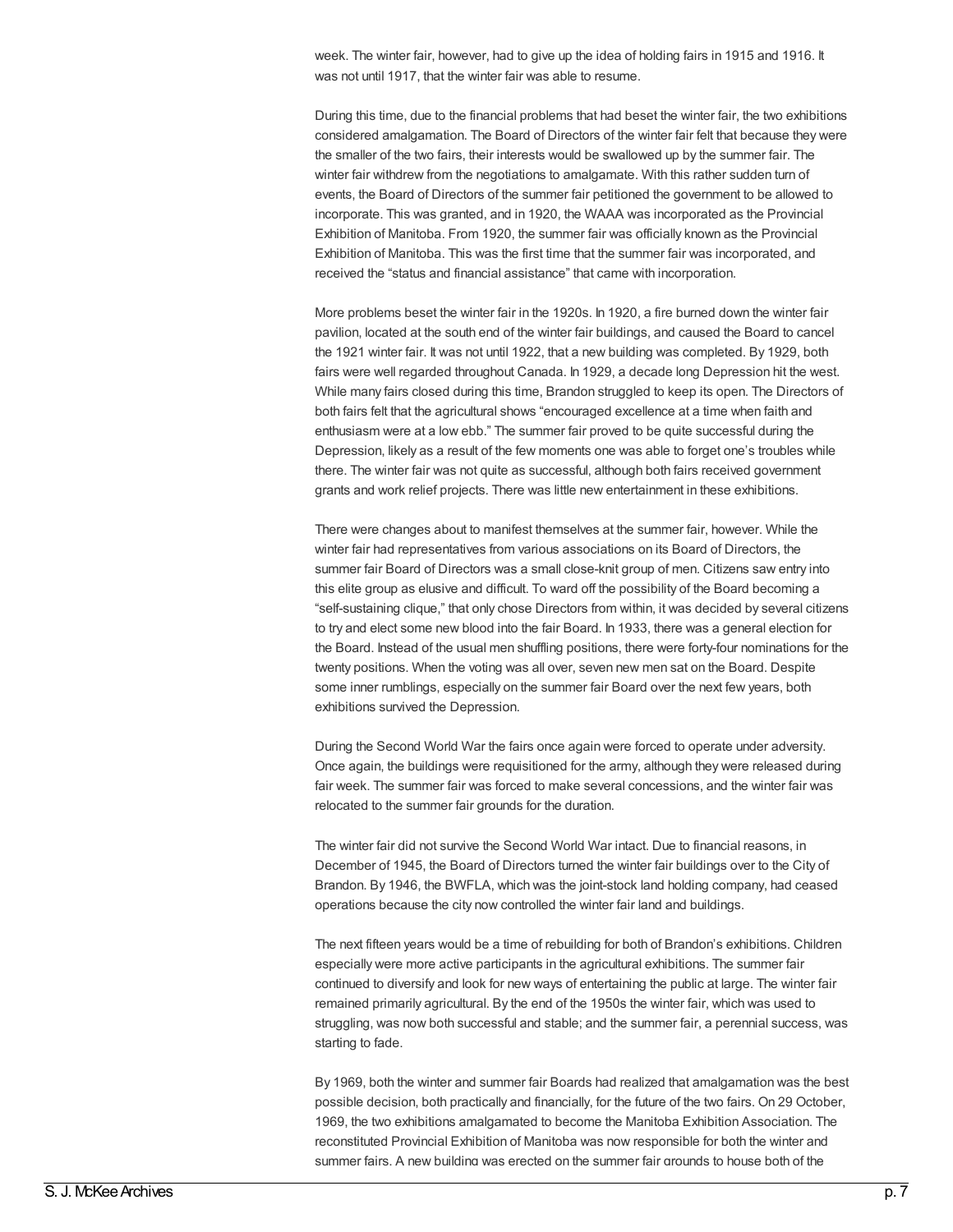summer fairs. A new building was erected on the summer fair grounds to house both of the exhibitions. On 2 April 1973, the Keystone Centre was officially opened at the winter fair, although it had been in use since October of the preceding year.

In 1970, Manitoba's Centennial, it was decided that an organization in Manitoba would receive the title of "Royal," as a way to celebrate the centennial. Although many organizations applied for the honour, it was the Brandon winter fair that received the accolades. The winter fair was bestowed with the title "Royal", and became known as the Royal Manitoba Winter Fair.

In 1975, a third exhibition was added, this time a purely agricultural fall show known as the Agricultural Exhibition, or AgEx. This fair was partly organized on behalf of the cattle growers, who found that the summer and winter fairs did not give them adequate time and space to properly show their cattle. The return to a fall show, which had not existed since 1888, would be the return to a purely agricultural exhibition. This show was to be primarily a show and sale event. On 3 November 1975, the first AgEx was opened to resounding success.

The Provincial Exhibition of Manitoba, the Royal Manitoba Winter Fair and AgEx are all still in existence in Brandon. They are regarded as three of the most important events to take place annually in the city.

Custodial History:

These files were housed with the Manitoba Exhibition Association until c1986 when they were transferred to the S.J. McKee Archives at Brandon University.

Scope and Content:

The fonds consists of textual records and photographs comprised of the records from the three annual exhibitions that are held in Brandon, Manitoba: the Provincial Exhibition of Manitoba, the Royal Manitoba Winter Fair, and the Agricultural Exhibition (Ag-Ex). The textual records include prize lists, programs, minutes, financial, administrative files, original results, scrapbooks, tickets, news releases, contracts, by laws, documents as well as a miscellaneous section. There are approximately 1846 photographs that include scenes from these three exhibitions. These records provide a unique perspective on the development of agriculture and rural life in southwestern Manitoba. Fairs such as these have been and remain prime media of farm improvement, technological and scientific advancement in rural Canada, and the promoters of country living. These fairs also reflected the long tradition inherited from Britain and Europe of country fairs as centers of entertainment, social interchange and diversion. These records are a principal source of information about the most broadly based vocational, entertainment and social events held on an annual basis in southwestern Manitoba over the last century. The records are vital to academic research on agriculture or fairs, individual biography, or community history.

| Notes:          | The RG 2 Provincial Exhibition of Manitoba Association finding aid was<br>created by Karyn (Riedel) Taylor with the exception of Series 9 and the<br>accompanying database, which were created by Donica Belisle. This<br>finding aid was created in August 1999. |
|-----------------|-------------------------------------------------------------------------------------------------------------------------------------------------------------------------------------------------------------------------------------------------------------------|
| Name Access:    | Charles Whitehead                                                                                                                                                                                                                                                 |
|                 | J.W. Vantassel                                                                                                                                                                                                                                                    |
|                 | Charles Pilling                                                                                                                                                                                                                                                   |
|                 | George Halse                                                                                                                                                                                                                                                      |
| Subject Access: | <b>Brandon Agricultural Society</b>                                                                                                                                                                                                                               |
|                 | Provincial Exhibition of Manitoba                                                                                                                                                                                                                                 |
|                 | Royal Manitoba Winter Fair                                                                                                                                                                                                                                        |
|                 | Agricultural Exhibition                                                                                                                                                                                                                                           |
|                 | Brandon Manitoba                                                                                                                                                                                                                                                  |
|                 | AgEx                                                                                                                                                                                                                                                              |
|                 |                                                                                                                                                                                                                                                                   |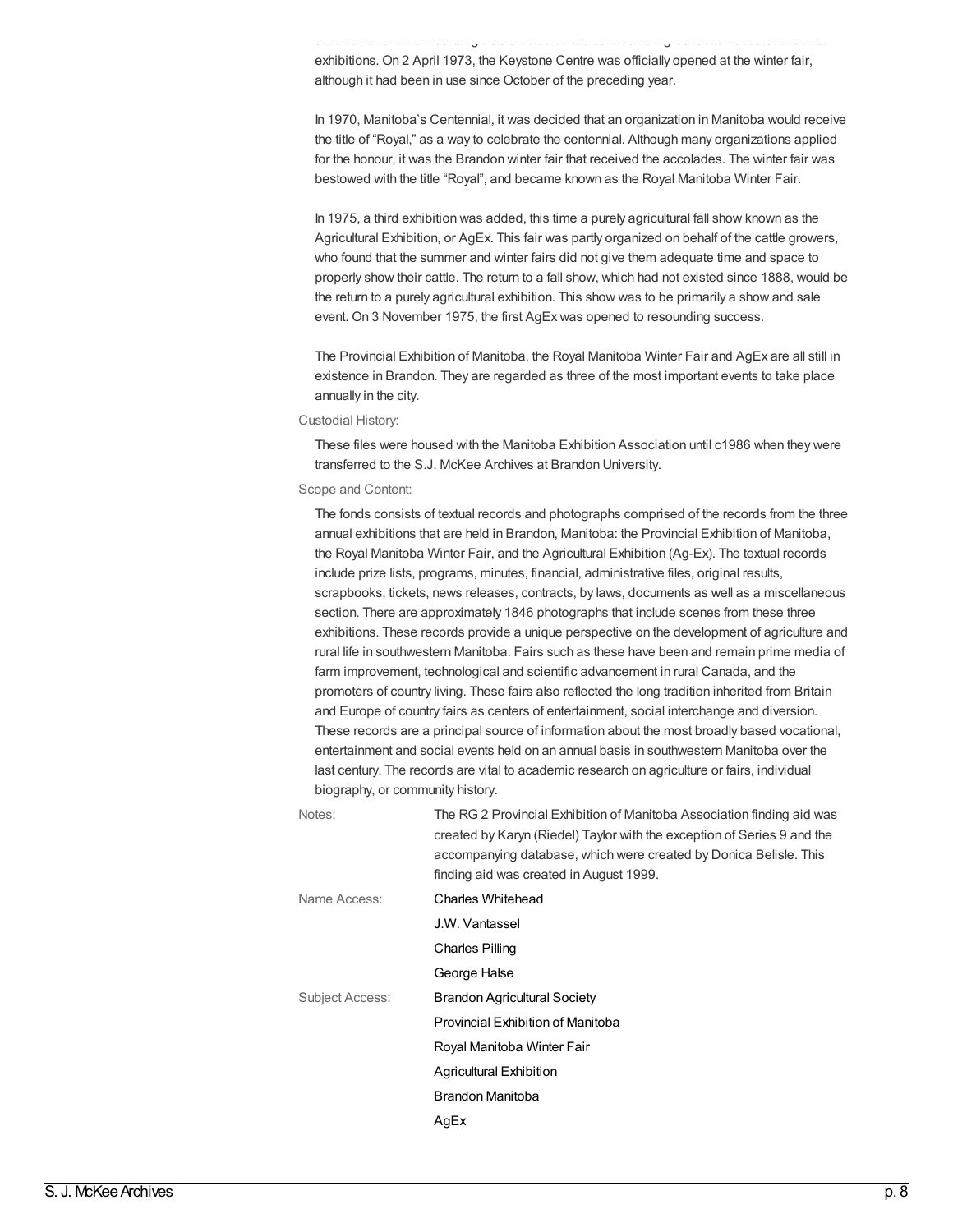| Repro Restriction:       | Researchers are responsible for observing Canadian copyright<br>restrictions.                                                                                                                                                                                                                                                           |
|--------------------------|-----------------------------------------------------------------------------------------------------------------------------------------------------------------------------------------------------------------------------------------------------------------------------------------------------------------------------------------|
| Finding Aid:             | Available                                                                                                                                                                                                                                                                                                                               |
| Storage Location:        | RG 2 Provincial Exhibition of Manitoba Association fonds                                                                                                                                                                                                                                                                                |
| Storage Range:           | RG 2 Provincial Exhibition of Manitoba Association fonds                                                                                                                                                                                                                                                                                |
| <b>Related Material:</b> | Additional records regarding the Provincial Exhibition of Manitoba, the<br>Royal Manitoba Winter Fair, and AgEx are housed at the Provincial<br>Exhibition of Manitoba Association offices. To gain access to these<br>records, it is necessary to contact the general manager of the Provincial<br>Exhibition of Manitoba Association. |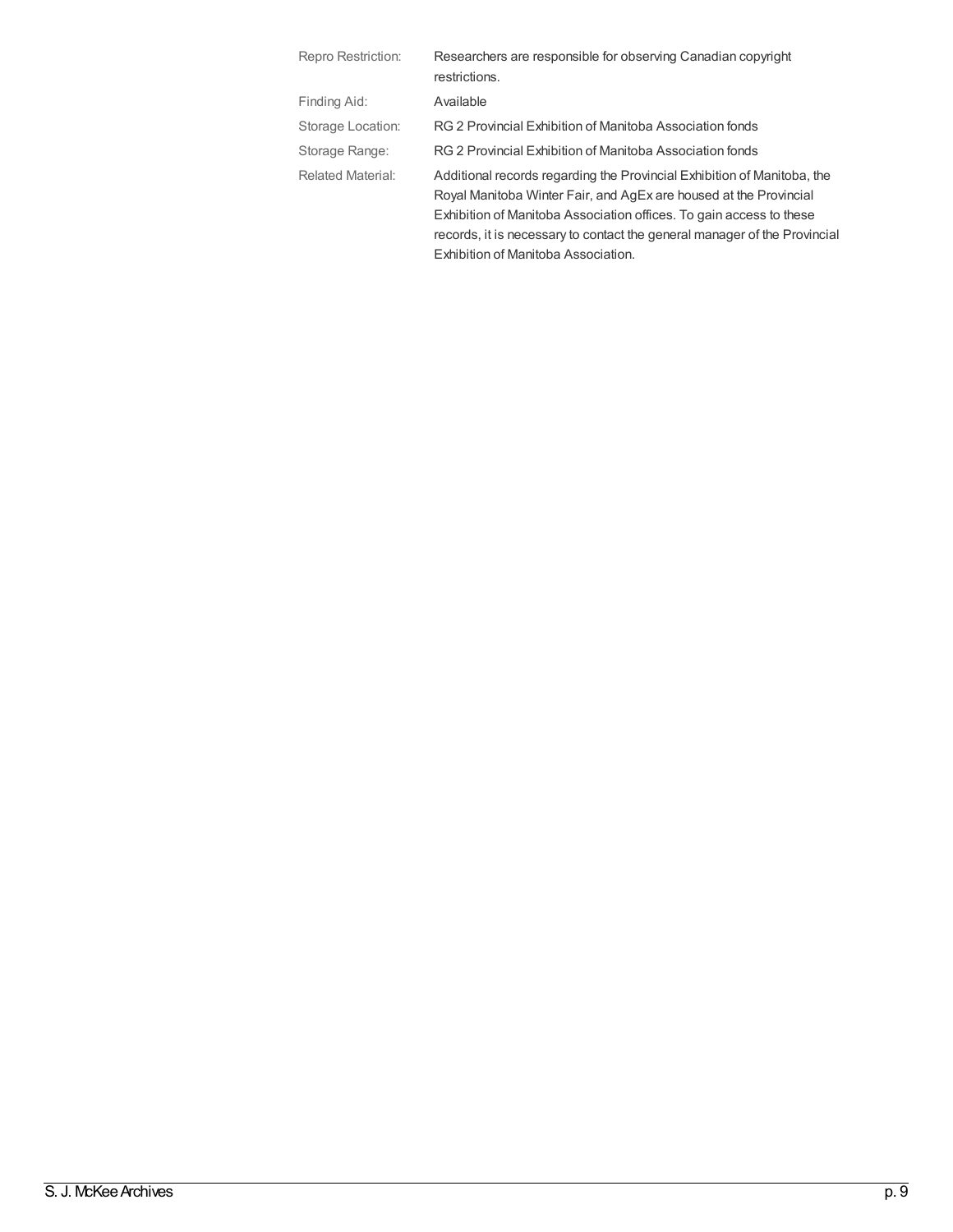#### Arrangement:

The fonds is divided into sous-fonds by exhibition. There is a Provincial Exhibition sous-fonds, a Royal Manitoba Winter Fair sous-fonds, an Ag-Ex sous-fonds, and a Miscellaneous sousfonds that holds information that could not be easily broken down into one exhibition. The arrangement is as follows:

RG 2 Provincial Exhibition Association of Manitoba fonds

RG2SF1 Provincial Exhibition of Manitoba

- 1.1 Documents
- 1.2 Minutes
- 1.3 Financial Records
- 1.4 Administrative Files
- 1.5 Prize Lists and Programs
- 1.6 News Releases
- 1.7 Original Results
- 1.8 Tickets
- 1.9 Photographs
- 1.10 Scrapbooks
- 1.11 Miscellaneous

#### RG2SF2 Royal Manitoba Winter Fair

- 2.1 Documents
- 2.2 Minutes
- 2.3 Financial Records
- 2.4 Administrative Files
- 2.5 Prize Lists and Programs
- 2.6 News Releases
- 2.7 Original Results
- 2.8 Tickets
- 2.9 Photographs
- 2.10 Scrapbooks
- 2.11 Miscellaneous
- RG2SF3 AgEx
- 3.4 Administrative Files
- 3.5 Prize Lists and Programs
- 3.6 News Releases
- 3.7 Original Results
- 3.9 Photographs
- RG2SF4 Miscellaneous
- 4.1 Documents
- 4.2 Minutes
- 4.3 Financial Records
- 4.4 Administrative Files
- 4.9 Photographs
- 4.10 Scrapbooks
- 4.11 Miscellaneous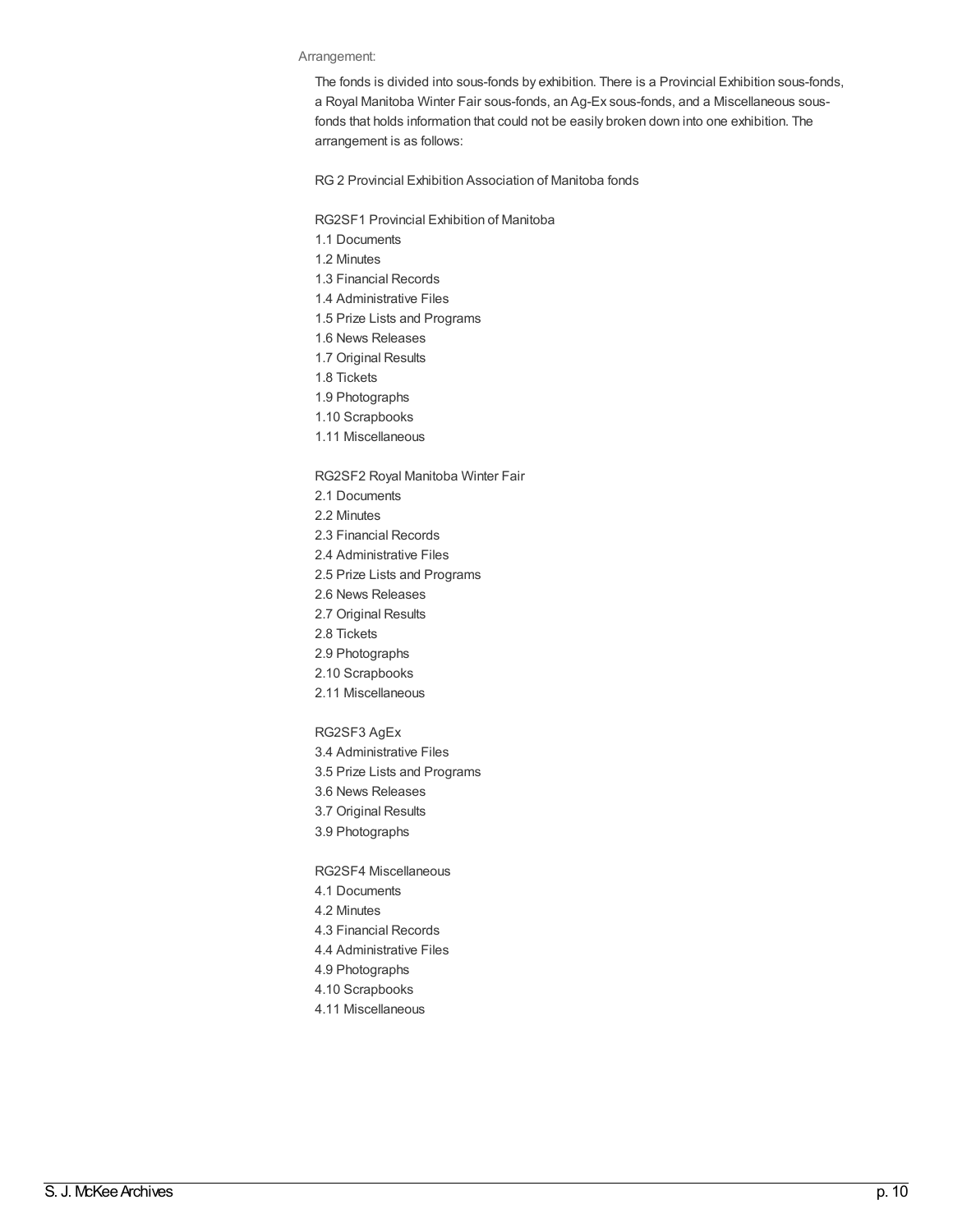

# Winter Fair Arena viewbook postcard

## <http://archives.brandonu.ca/en/permalink/descriptions13884>

| Part Of:                 | <b>Fred McGuinness collection</b>                   |
|--------------------------|-----------------------------------------------------|
| Creator:                 | Printed by Photogelatine Engraving Co. Ltd., Ottawa |
| Description Level:       | ltem                                                |
| Series Number:           | McG.9                                               |
| Item Number:             | 20-2009.194                                         |
| Accession Number:        | 20-2009                                             |
| GMD:                     | graphic                                             |
| Date Range:              | 1920s                                               |
| Physical Description:    | $3.5" \times 5.5"$ (b/w)                            |
| <b>Material Details:</b> | postcard                                            |
|                          |                                                     |

Scope and Content:

Photograph shows the exterior of the Winter Fair Arena on 10th Street.

| Notes:                        | Part of "Souvenir of Brandon, Manitoba, Canada [viewbook], Printed by<br>Photogelatine Engraving Co. Limited, Ottawa." Dates obtained from the<br>Burchill's Music Store Henderson's Brandon City Directory listings (1927-<br>1929). Writing on the front of the photograph reads: Winter Fair Arena,<br>Brandon, Man. |
|-------------------------------|-------------------------------------------------------------------------------------------------------------------------------------------------------------------------------------------------------------------------------------------------------------------------------------------------------------------------|
| Name Access:                  | Provincial Exhibition of Manitoba                                                                                                                                                                                                                                                                                       |
|                               | Winter Fair Building                                                                                                                                                                                                                                                                                                    |
| <b>Subject Access:</b>        | fairs                                                                                                                                                                                                                                                                                                                   |
|                               | winter fairs                                                                                                                                                                                                                                                                                                            |
|                               | street scenes                                                                                                                                                                                                                                                                                                           |
|                               | building exteriors                                                                                                                                                                                                                                                                                                      |
|                               | Brandon business buildings & facilities before 1940                                                                                                                                                                                                                                                                     |
| Storage Location:             | RG 5 photograph storage drawer 2 (hanging photos)                                                                                                                                                                                                                                                                       |
| Arrangement:                  |                                                                                                                                                                                                                                                                                                                         |
| $F_{\text{max}}$ 00.000 $\mu$ |                                                                                                                                                                                                                                                                                                                         |

From 20-2009 photos

### Images



# Winter Fair postcard

<http://archives.brandonu.ca/en/permalink/descriptions13866>

| Part Of: | Fred McGuinness collection            |
|----------|---------------------------------------|
| Creator: | Photographer: Rolph-Clark-Stone, Ltd. |